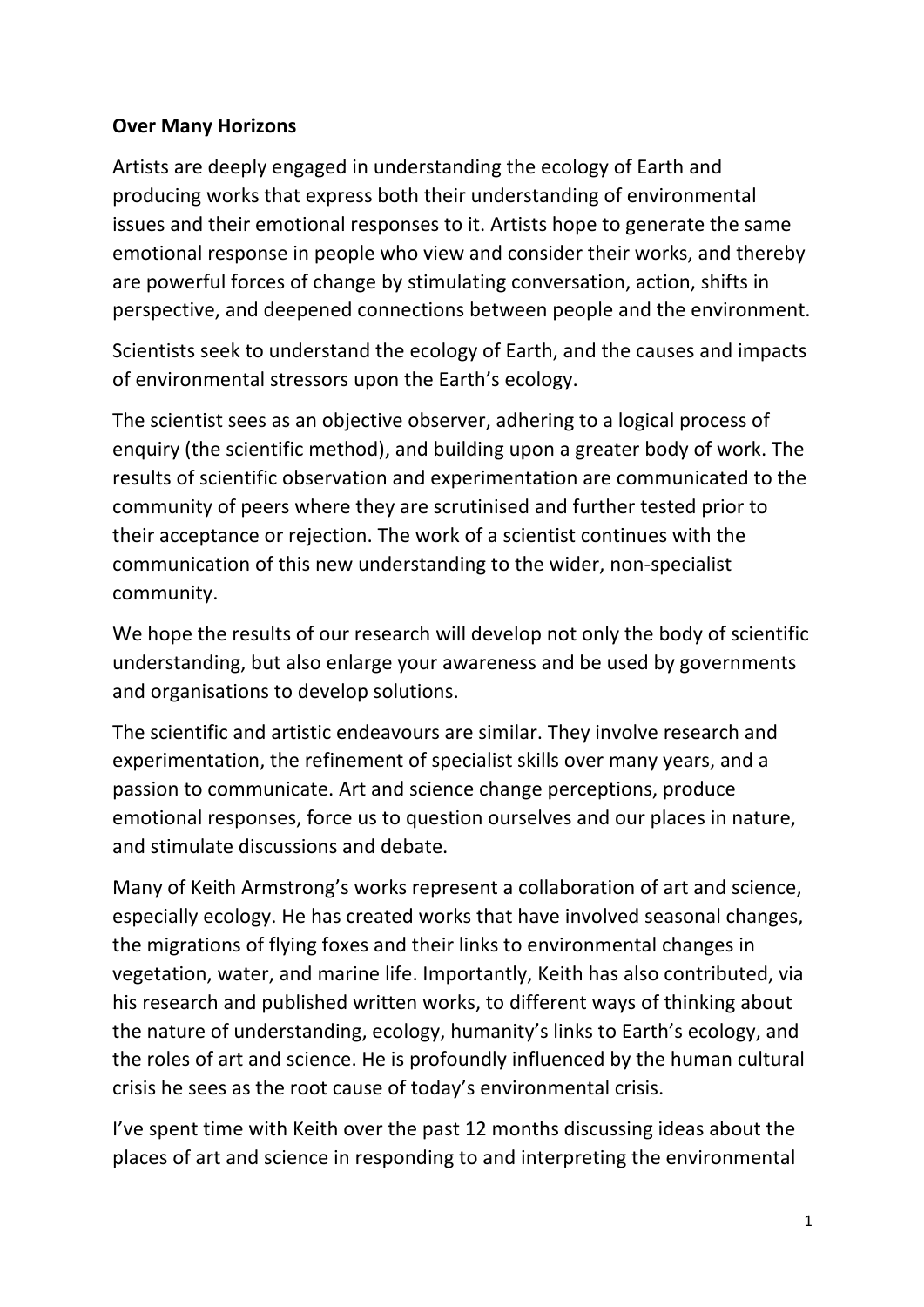crisis, and the possible collaborations between artists and scientists, including ourselves. We snorkeled in Sydney Harbour, along with some other colleagues, and he kindly said that this experience helped inform his creation of the Deep Ecology work, which is premiering in this exhibition.

The works presented here in Over Many Horizons challenge us to question our connection to the environment and the possible future form of that connection. The work Seasonal Horizon 2 changes not only with seasonal changes in vision and sounds, it also changes with the presence of people in the space, reminding us of how the natural environment, while constantly changing, is influenced by us, and the greatest demonstration of that and a recurring theme in Keith's work is human-induced climate change.

Inter State invites us to look more closely and understand environmental relationships. This is a difficult work for me because it asks me to overcome my apprehension about the periodic table that was planted in me as a first-year undergraduate biologist by a very dull and intimidating experience of chemistry. On the other hand the incorporation of the microfiche reader softens the blow because it reminds me of many happy hours I spent in the university library searching through the microfiche catalogue for texts and other references, with the promise of a discovery. The entire work encourages us to consider the scientific taxonomy of elements structured in the familiar form of the periodic table (as a symbol for the structuring of scientific knowledge) against a classification system based upon relationships, and to move more slowly and purposefully in our exploration of them.

When so much of environmental imagery explodes at us via enriched and vivid images of landscapes, often to the point of artificiality and devoid of humans, Keith collects us in a cramped dark space, isolating us from the environment in spaces where natural materials are largely absent and enclosed by haunting soundscapes, where we end up considering what is not in there, or what we have lost or might lose, as much as we consider the work on display.

The name of the Deep Ecology Horizon 1 work, combined with the immersion in inky blackness and the view of a dark viscous ocean, reminds us of the devastating oil spill unleashed by the Deep Water Horizon tragedy, with the creature we view being the sole survivor or a mutant form that has evolved in the changed environment.